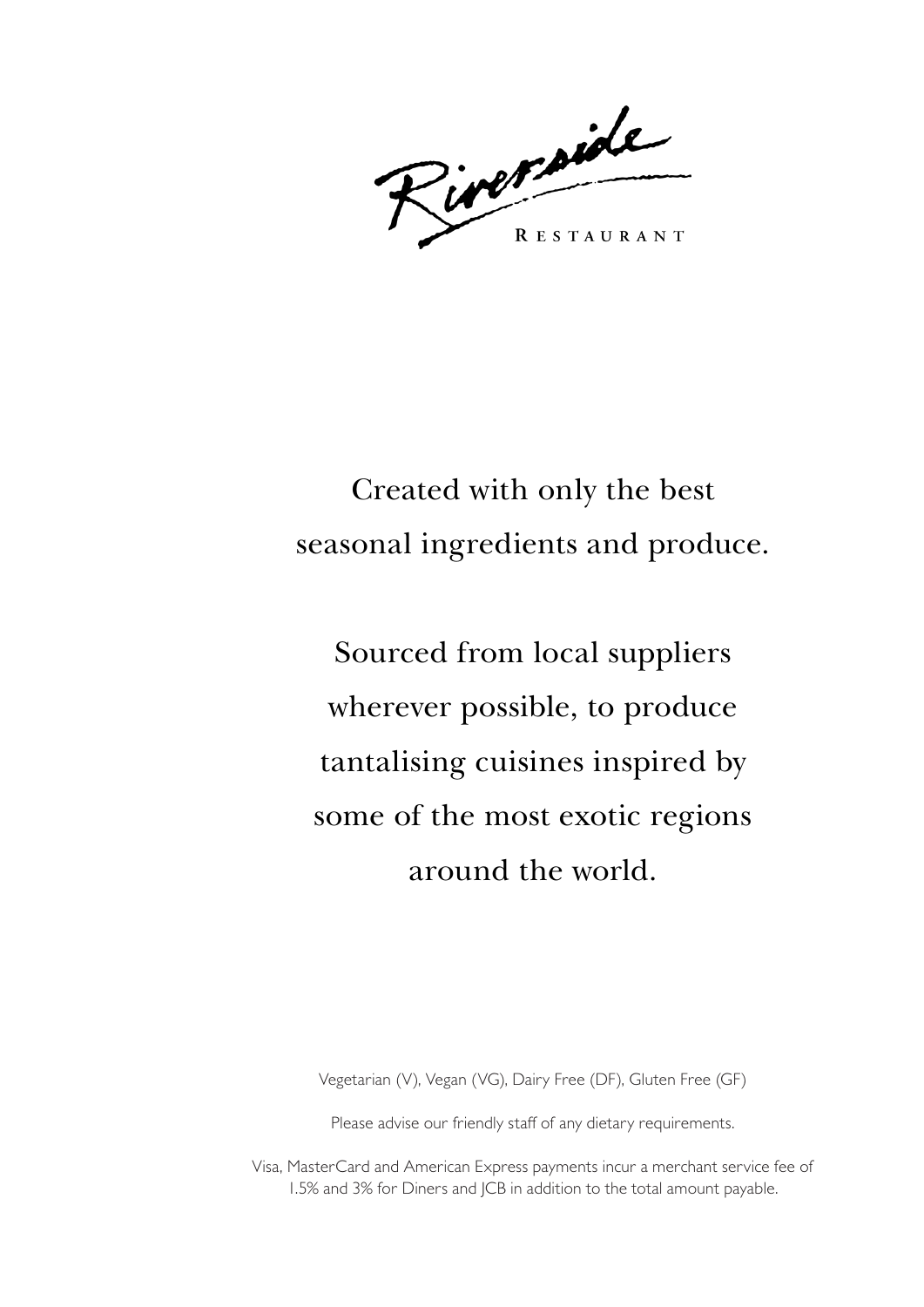# ENTRÉES

| Tempura Spencer Gulf King prawns (2pcs)<br>Pea puree, baby vegetables and curry emulsion                                  | 25 |
|---------------------------------------------------------------------------------------------------------------------------|----|
| Saffron carrot soup $(V)$<br>Hint of red gum honey. Served with garlic bread                                              | 19 |
| Angus beef tartare<br>Horseradish, chives, cured duck egg yolk, crème fraiche<br>and vegetables chips                     | 25 |
| House tea-smoked duck breast (GF)<br>Buratta cheese, radicchio, Riverland orange, pomegranate<br>and orange Nam-Jim sauce | 25 |
| River mint crusted kangaroo tataki (GF)<br>Heirloom beetroot, Woodside goat curd, parsnip chips and truffle oil           | 22 |

# MAINS

| Heirloom beetroot risotto (GF, V)<br>Woodside goat curd, orange segment, heirloom beetroot and puffed grains<br>Can be made vegan upon request | 99 |
|------------------------------------------------------------------------------------------------------------------------------------------------|----|
| Puttanesca Linguine<br>Anchovies, wild rocket, crispy capers and puttanesca sauce                                                              | 99 |
| South Australian market Fish<br>Native succulents, soba noodle, clam, fish roe and Miso Dashi butter                                           | 45 |
| Adelaide Hills cider braised pork belly                                                                                                        | 39 |

Coconut rice, apple slaw and Chicharron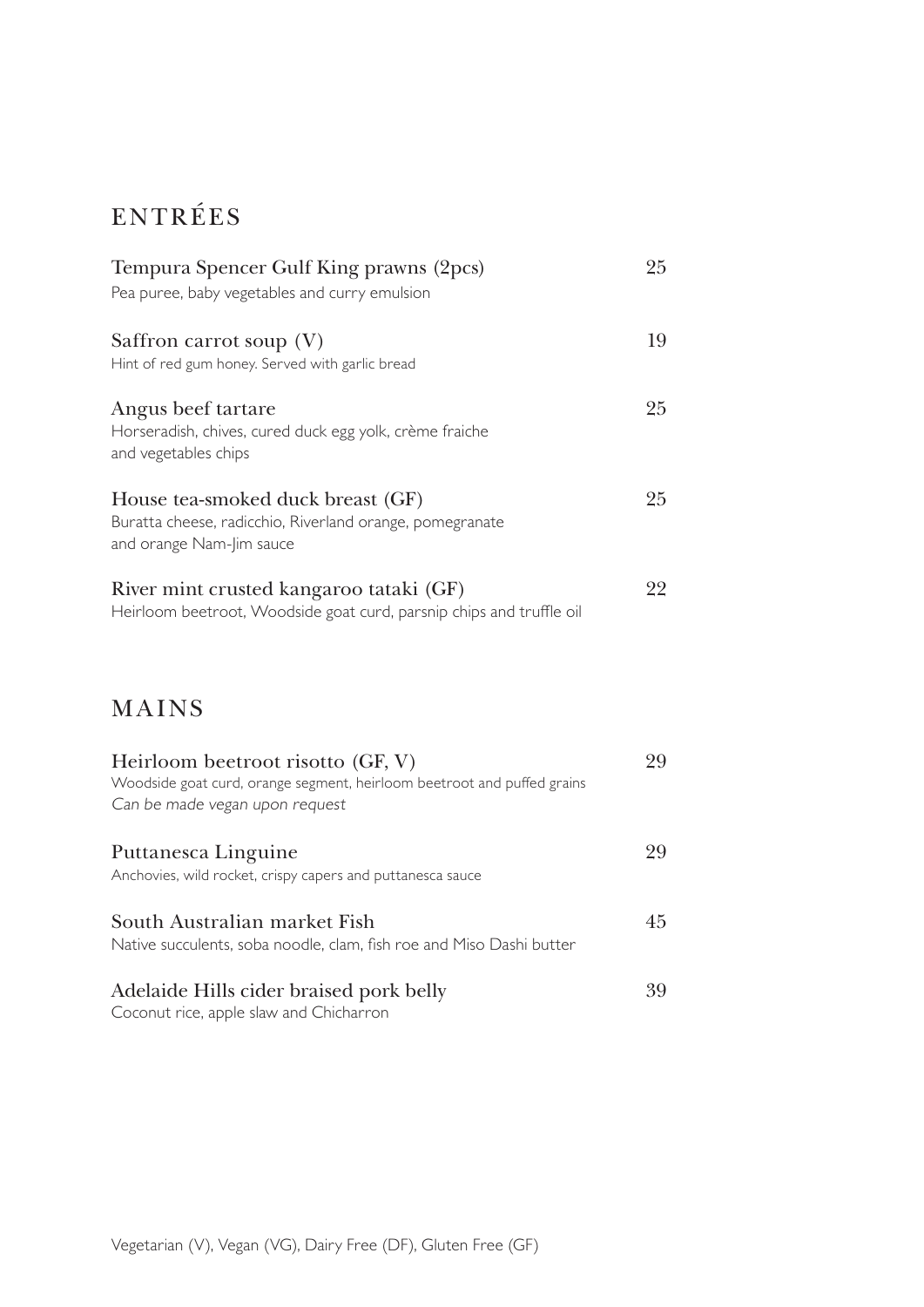# ON THE GRILL:

| 250g Full blood Wagyu Porterhouse           | 69 |
|---------------------------------------------|----|
| 300g Hay Valley lamb Rump                   | 39 |
| 300g 120 days grain fed Angus Scotch Fillet | 64 |
| 300g Free range chicken breast              | 34 |

Choice of 1 sauce: Port jus Dark Miso butter Puttanesca - contains anchovies Béarnaise sauce Extra sauce for \$2

# **SIDES**

| Hand cut fries                                       | 19 |
|------------------------------------------------------|----|
| With truffle oil and parmesan cheese                 |    |
| Sauteed brussels sprout with XO sauce (GF)           | 12 |
| Compressed watermelon and Persian feta salad (GF, V) | 12 |
| Duck fat baked potatoes (GF)                         | 12 |
| Steamed seasonal vegetables (VG)                     | 12 |
| Oraganic mesclun salad with seasame dressing (V)     | 12 |

# DESSERTS

| South Australian cheese selection (V)<br>Quince paste, muscatel, Willunga almonds and lavosh crackers | 99 |
|-------------------------------------------------------------------------------------------------------|----|
| White chocolate cheesecake dome (GF)<br>With raspberry gel and coulis                                 | 19 |
| French apple Tarte Tartin<br>With vanilla bean ice cream                                              | 19 |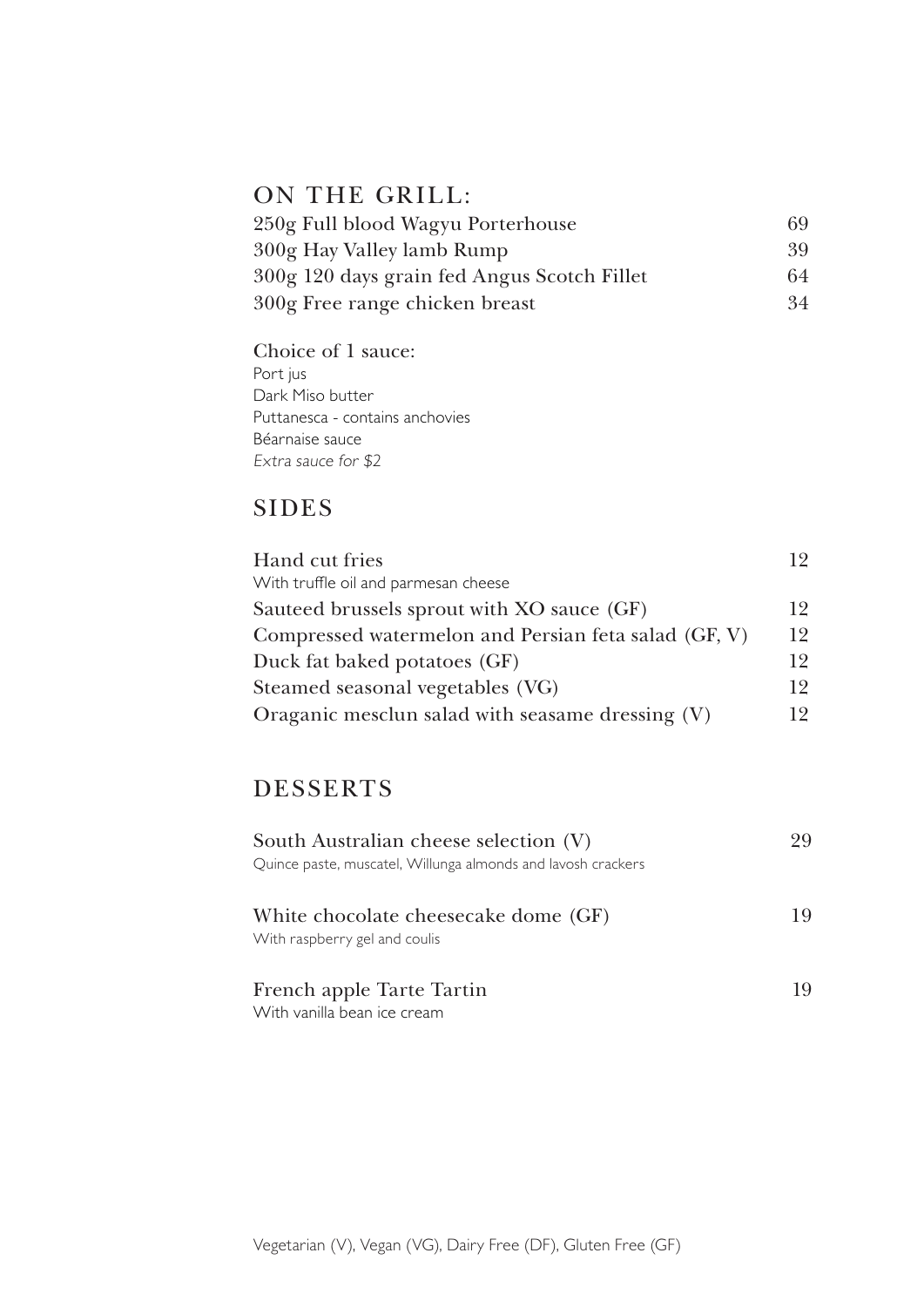# BEVERAGE MENU

#### BEER A ND CIDER

| <b>ON TAP</b>                |    | 285ml   425ml   570ml |    |
|------------------------------|----|-----------------------|----|
| Coopers Pale Ale             | 9  | 11                    | 14 |
| Hahn Super Dry               | 9  | 11                    | 14 |
| Hahn 3.5                     | 9  | 11                    | 14 |
| Kilkenny Irish Cream Ale     | 11 | 14                    | 16 |
| Guinness Stout               | 11 | 14                    | 16 |
| Pikes IPA                    | 11 | 14                    | 16 |
| Little Creatures Pacific Ale | 11 | 14                    | 16 |
| Heineken                     | 11 | 14                    | 16 |
|                              |    |                       |    |

#### LOWER ALCOHOL

| Heineken Zero |    |
|---------------|----|
| Coopers Light | 10 |

### **LOCAL**

| Coopers Dry                     | 10 |
|---------------------------------|----|
| Crown Lager                     | 10 |
| <b>Coopers Sparkling Ale</b>    | 11 |
| <b>Coopers Best Extra Stout</b> | 11 |
| James Boag's Premium Lager      | 11 |
| Hahn Ultra Crisp Gluten Free    | 19 |

#### **CRAFT**

| Pikes Pilsener         | 12 |
|------------------------|----|
| White Rabbit White Ale | 14 |
| White Rabbit Dark Ale  | 14 |

#### IMPORTED

| Peroni        | 11 |
|---------------|----|
| Sapporo       | 11 |
| Stella Artois | 19 |
| Corona        | 19 |
| <b>CIDER</b>  |    |

| The Hills Apple or Pear Cider |  |
|-------------------------------|--|
|-------------------------------|--|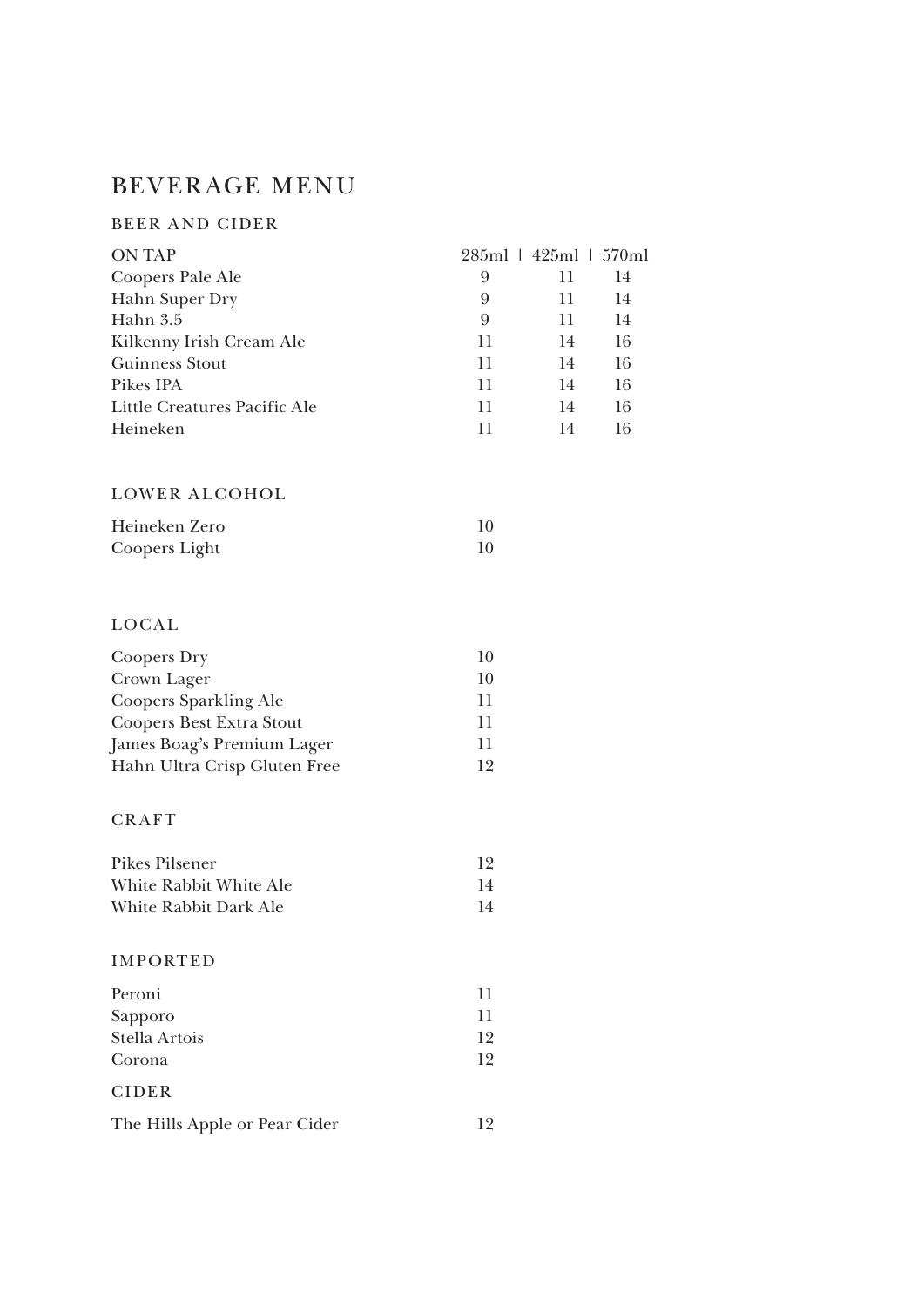| SPARKLING                                            |    |    |
|------------------------------------------------------|----|----|
| 2021 Wicks Estate Sparkling Chardonnay Pinot Noir 12 |    | 49 |
| Adelaide Hills                                       |    |    |
| NV Canti Prosecco                                    | 14 | 59 |
| Australia                                            |    |    |
| NV The Lane "Lois" Blanc de Blancs<br>Adelaide Hills | 15 | 64 |
| NV Hancock & Hancock Sparkling Shiraz (200ml)        |    | 19 |
| McLaren Vale                                         |    |    |

### **CHAMPAGNE**

| NV G.H. MUMM Cordon Rouge  | 35 | 169 |
|----------------------------|----|-----|
| France                     |    |     |
| NV Bollinger Special Cuvee |    | 349 |
| France                     |    |     |

#### WHITE WINE

| 2019 Beach Hut Sauvignon Blanc                    | 12 | 49 |
|---------------------------------------------------|----|----|
| South Eastern Australia                           |    |    |
| 2021 Pikes 'Luccio' Fiano                         | 12 | 49 |
| Clare Valley                                      |    |    |
| 2021 Villa Maria Cellar Selection Sauvignon Blanc | 14 | 59 |
| Marlborough, New Zealand                          |    |    |
| 2017 Devil's Lair Honeybomb Chardonnay            | 14 | 59 |
| Margaret River, WA                                |    |    |
| 2019 Penfolds Autumn Riesling                     | 14 | 59 |
| Barossa Valley                                    |    |    |
| 2020 Corryton Burge Pinot Gris                    | 14 | 59 |
| Adelaide Hills                                    |    |    |
| 2020 Shaw + Smith Sauvignon Blanc                 | 18 | 79 |
| Adelaide Hills                                    |    |    |
| 2021 Hentley Farm Riesling                        |    | 64 |
| Eden Valley                                       |    |    |
| 2021 Petaluma Pinot Gris                          |    | 69 |
| Adelaide Hills                                    |    |    |
| 2019 Penfolds Max's Chardonnay                    |    | 79 |
| Adelaide Hills                                    |    |    |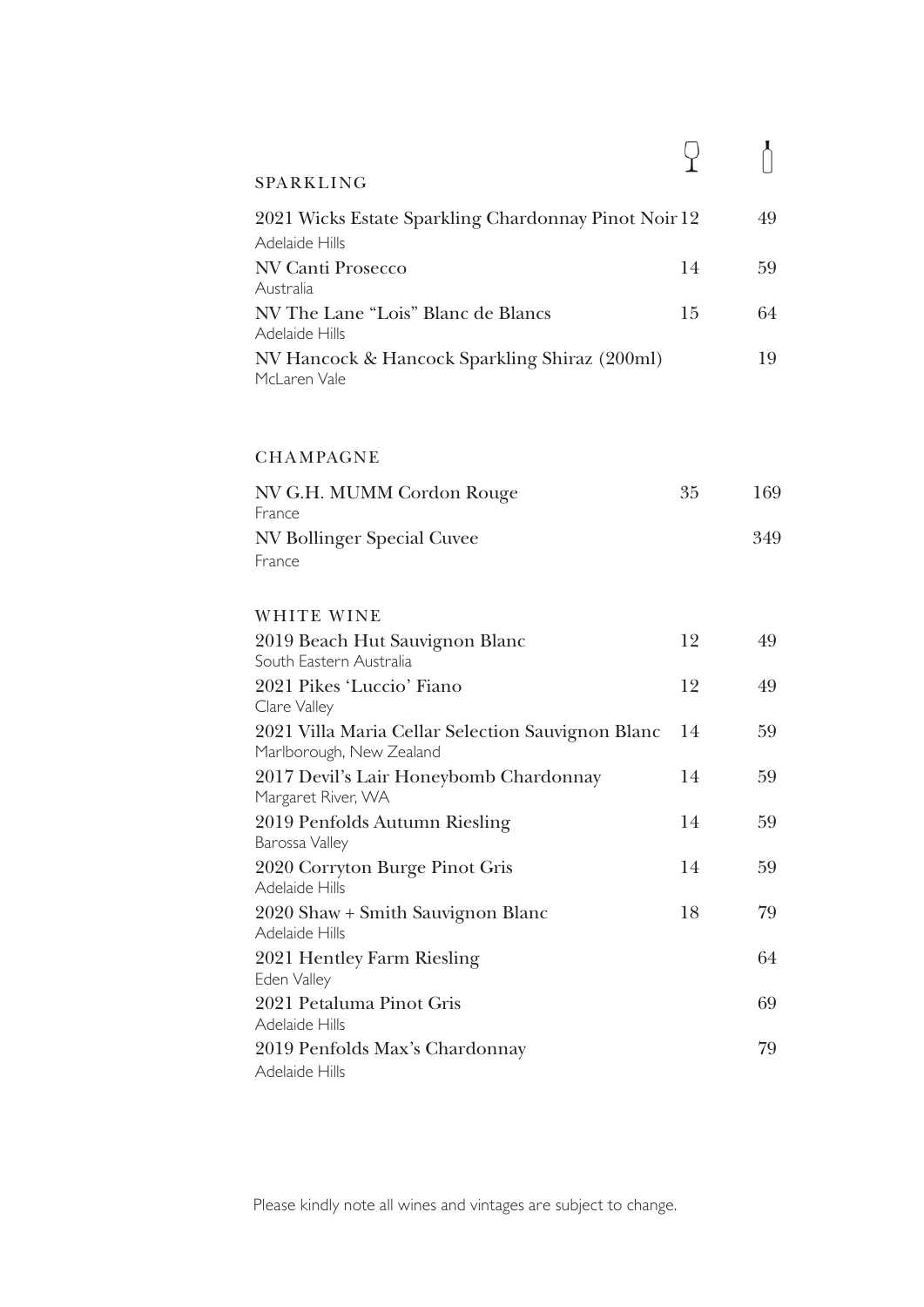| <b>ROSÉ</b>                                                             |    |     |
|-------------------------------------------------------------------------|----|-----|
| 2020 Beach Hut Pink Moscato                                             | 12 | 49  |
| South Eastern Australia                                                 |    |     |
| 2020 Calabria Bros Rosé                                                 | 12 | 49  |
| Barossa Valley, South Australia<br>2021 Rockford Alicante Bouchet       | 18 | 75  |
| Barossa Valley, South Australia                                         |    |     |
| <b>RED WINE</b>                                                         |    |     |
| 2018 Beach Hut Shiraz                                                   | 12 | 49  |
| South Eastern Australia<br>2019 Saltram Shiraz                          | 14 | 59  |
| Barossa Valley                                                          |    |     |
| 2021 Wynns 'The Gables' Cabernet Sauvignon                              | 14 | 59  |
| Coonawarra<br>2018 Grant Burge 'Hillcot' Merlot                         | 14 | 59  |
| Barossa Valley                                                          |    |     |
| 2020 Paracombe Pinot Noir<br>Adelaide Hills                             | 14 | 59  |
| 2020 Ara Single Estate Pinot Noir<br>Marlborough, New Zealand           | 16 | 69  |
| 2019 Hentley Farm Villain & Vixen Shiraz<br>Barossa Valley              | 16 | 69  |
| 2018 Robert Oatley Signature GSM<br>McLaren Vale                        |    | 59  |
| 2020 Seppeltsfield Grenache<br>Barossa Valley                           |    | 62  |
| 2014 Paracombe Shiraz Viognier<br>Adelaide Hills                        |    | 69  |
| 2020 Seppeltsfield Barossa Shiraz<br>Barossa Valley                     |    | 71  |
| 2018 Majella 'The Composer' Cabernet Sauvignon                          |    | 79  |
| Coonawarra                                                              |    |     |
| 2017 Rockford Basket Press Shiraz                                       |    | 249 |
| Barossa Valley                                                          |    |     |
| <b>FORTIFIED WINE</b>                                                   |    |     |
| Calabria Three Bridges Botrytis Sémillon<br>Barossa Valley              | 16 | 72  |
| Seppeltsfield Para Grand Tawny 10 YO<br>Barossa Valley, South Australia | 19 |     |

Please kindly note all wines and vintages are subject to change.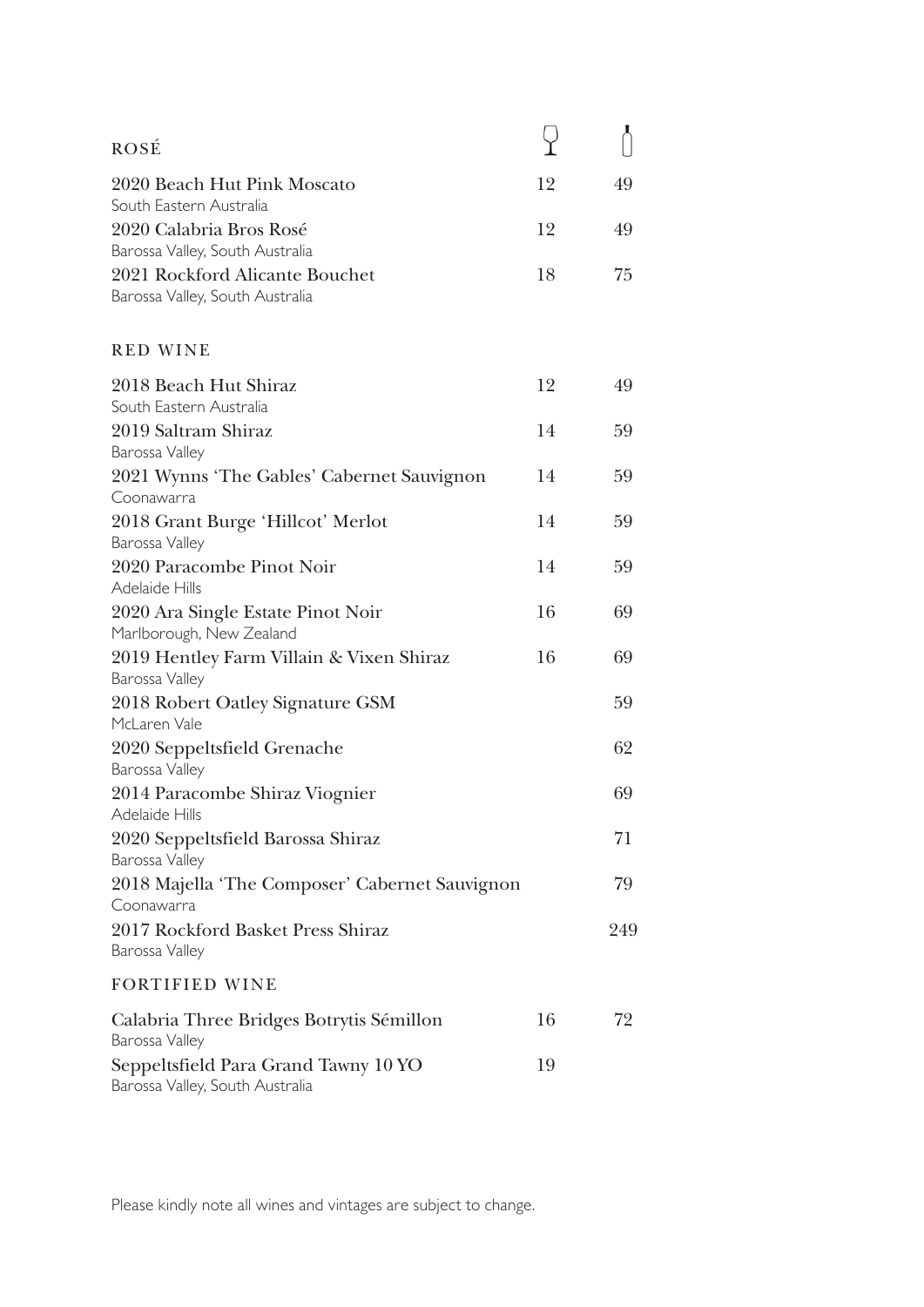## **COCKTAILS**

| Japanese Slipper<br>Cointreau, Midori, lemon juice                                              | 21 |
|-------------------------------------------------------------------------------------------------|----|
| Caipiroska<br>Vodka, lime, sugar                                                                | 22 |
| Cosmopolitan<br>Vodka, lime juice, cranberry juice, sugar                                       | 22 |
| Mojito<br>Rum, sugar syrup, lime juice, mint leaves, soda water                                 | 22 |
| Piña Colada<br>Rum, Malibu, coconut cream, pineapple juice                                      | 22 |
| Toblerone<br>Frangelico, Kahlua, chocolate liqueur, honey, cream                                | 22 |
| Old Fashioned<br>Bourbon, bitters, sugar                                                        | 23 |
| Negroni<br>5th Floor Gin, Campari, sweet vermouth                                               | 23 |
| Espresso Martini<br>Vodka, Kahlua, espresso, sugar                                              | 24 |
| Long Island Iced Tea<br>Vodka, rum, gin, tequila, Triple Sec, cola, lemon juice                 | 24 |
| Margarita<br>Tequila, Cointreau, lime juice, sugar                                              | 24 |
| NON-ALCOHOLIC COCKTAILS                                                                         |    |
| Lychee and Rose Fizz<br>Lychee, rose syrup, lemon juice, soda                                   | 14 |
| Peach and Pineapple Cooler<br>Peach, raspberry, cranberry juice,<br>pineapple juice, lime juice | 14 |
| Virgin Apple Sour<br>Cinnamon, apple, egg white, lime juice                                     | 15 |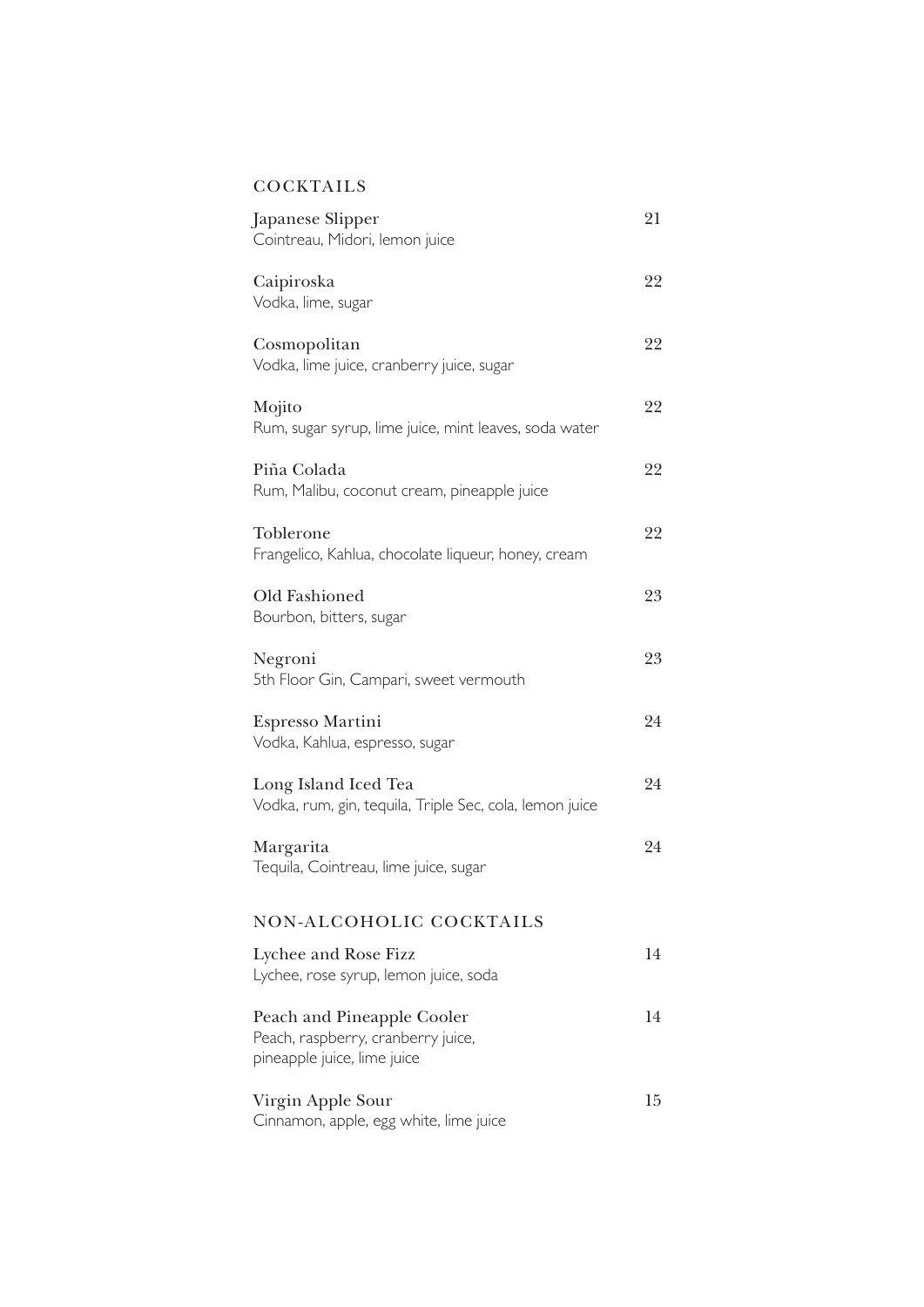### SPIRITS

| 11 |
|----|
| 11 |
| 12 |
| 13 |
| 16 |
| 16 |
|    |

| <b>TEQUILA</b>   |    |
|------------------|----|
| Olmeca Reposado  | 11 |
| Don Julio Blanco | 15 |
| Don Julio 1942   | 95 |

| <b>RUM</b>                  |    |
|-----------------------------|----|
| Havana 3YO White            | 11 |
| Bundaberg                   | 11 |
| Bacardi Carta Blanca        | 11 |
| Sailor Jerry Spiced         | 11 |
| Captain Morgan Black Spiced | 11 |
| Havana Especial             | 12 |
| Havana 7YO Dark             | 14 |
| Kraken Black Spiced         | 14 |

#### BRANDY & COGNAC

| St Agnes 3 Star VS   | 11  |
|----------------------|-----|
| Martel VS            | 14  |
| Martel VSOP          | 18. |
| <b>Hennessy VSOP</b> | 18. |
| Martel XO            | 40  |

# GIN - WITH RECOMMENDED PAIRINGS

| Beefeater London Dry<br>Tonic with lemon or lime                           | 11 |
|----------------------------------------------------------------------------|----|
| Tanqueray London Dry<br>Tonic and lime                                     | 12 |
| <b>Bombay Sapphire</b><br>Fever Tree tonic, lime and lemon                 | 12 |
| 5th Floor (InterContinental Adelaide Gin)<br>Fever Tree tonic and rosemary | 14 |
| 23rd Street Signature<br>Fever Tree tonic and lime                         | 14 |
| 23rd Street Violet<br>Fever Tree tonic and lemon                           | 14 |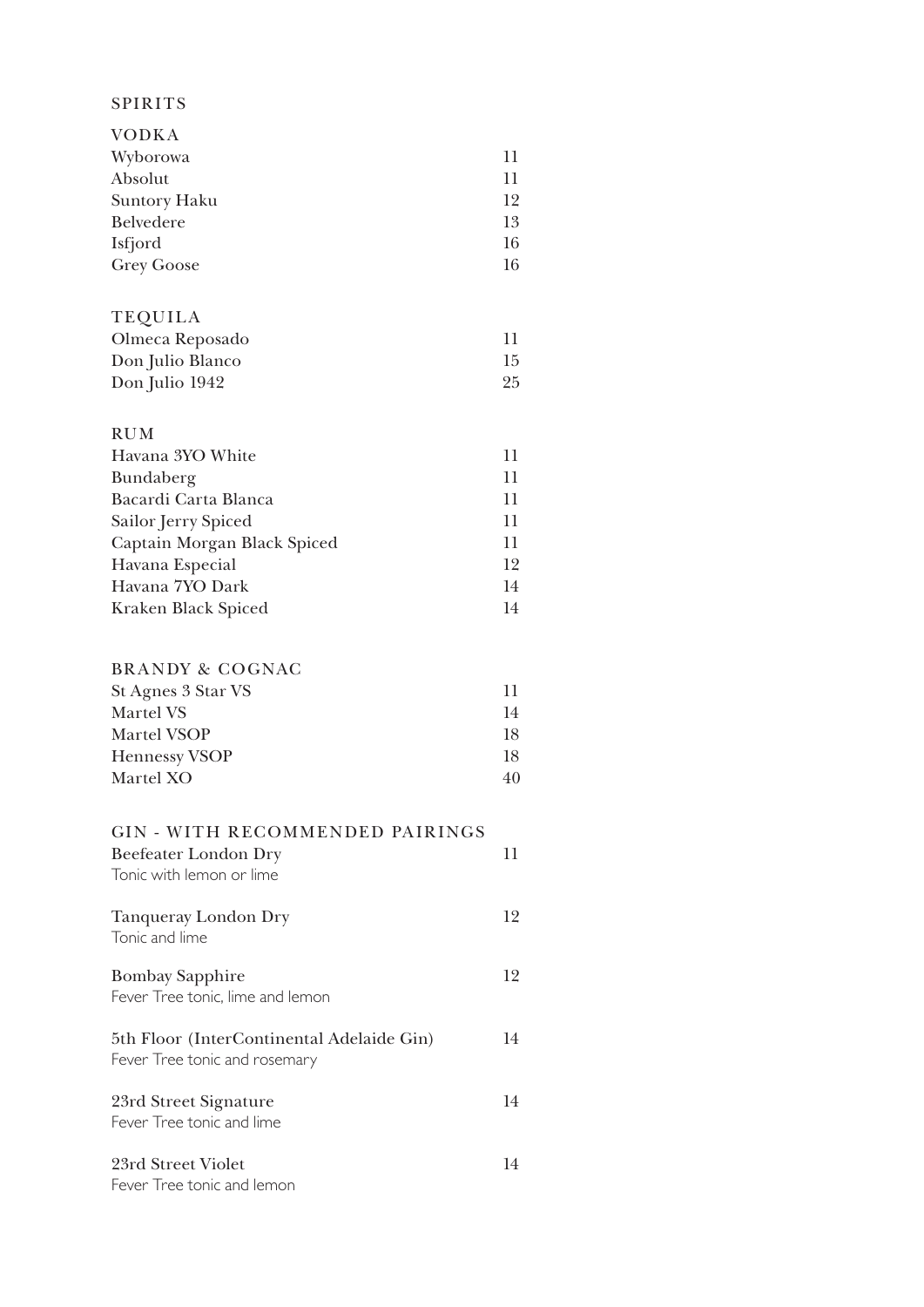| Roku<br>Fever Tree tonic and lime or lemon                                                  | 14     |
|---------------------------------------------------------------------------------------------|--------|
| <b>Settlers Pink</b><br>Soda or Fever Tree tonic, berries and mint<br>OR berries and orange | 14     |
| <b>KIS Wild</b><br>Fever Tree tonic, strawberries and mint                                  | 14     |
| Four Pillars Rare Dry<br>Fever Tree tonic, and orange                                       | 15     |
| <b>Adelaide Hills 78 Degrees</b><br>Fever Tree tonic and lime                               | 15     |
| Adelaide Hills 78 Degrees Sunset<br>Fever Tree tonic and orange                             | 15     |
| Hendricks<br>Fever Tree tonic and cucumber                                                  | 15     |
| Drumshanbo Gunpowder Irish<br>Fever Tree tonic and grapefruit                               | 15     |
| The Botanist Islay<br>Fever Tree tonic, grapefruit, thyme and lime                          | 15     |
| Isfjord<br>Fever tree tonic with berries and mint OR edible flower                          | 16     |
| <b>KIS Mulberry</b><br>Fever Tree tonic, berries and basil                                  | $17\,$ |
| Never Never Southern Strength<br>Fever Tree tonic, lime, and lemon                          | 18     |
| Coffin Bay High Tide<br>Fever Tree tonic and lemon OR seaweed                               | 18     |
| <b>Bareksten</b><br>Fever Tree tonic, berries and mint                                      | 18     |
| Adelaide Hills Green Ant<br>Fever Tree tonic, coriander and lime                            | 19     |
| <b>Prohibition Shiraz</b><br>Soda or Fever Tree tonic, orange and lime                      | 21     |
| <b>KIS Old Tom</b><br>Fever Tree tonic, cinnamon quill and pineapple                        | 21     |
| Sipsmith Sloe<br>Soda OR Fever Tree tonic, berries and lemon                                | 22     |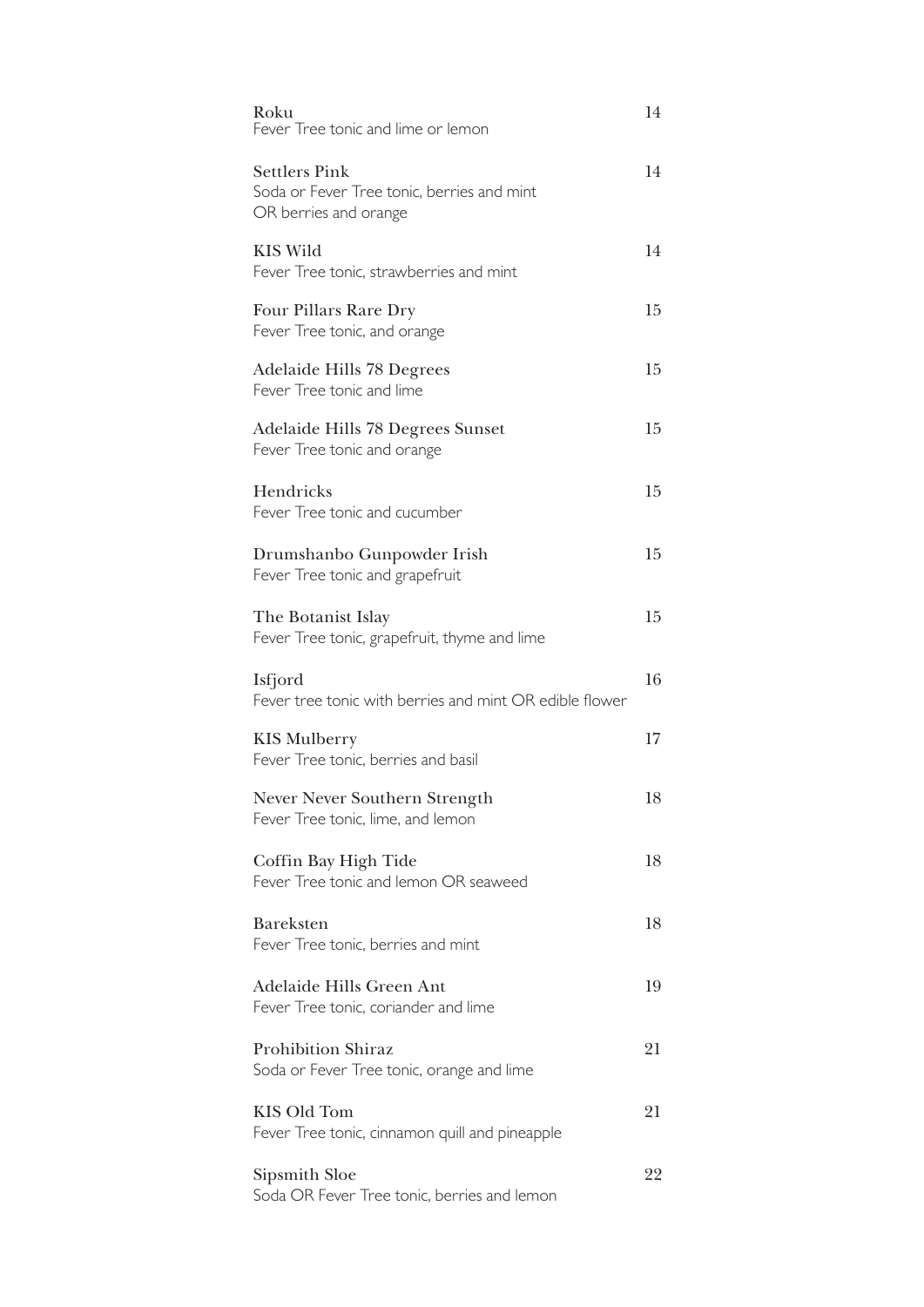| WHISKY                                      |    |
|---------------------------------------------|----|
| Jack Daniel's                               | 11 |
| Canadian Club                               | 11 |
| Jameson                                     | 11 |
| Wild Turkey Rye                             | 12 |
| Gentleman Jack                              | 13 |
| Cut Hill Distillery 'Wine Cask' Whisky (SA) | 20 |
|                                             |    |
| <b>BOURBON WHISKY</b>                       |    |
| Jim Beam                                    | 11 |
| Maker's Mark                                | 12 |
| Maker's Mark 46                             | 16 |
| Wild Turkey                                 | 12 |
| JAPANESE WHISKY                             |    |
| Hibiki Harmony                              | 23 |
| Yamazaki 12YO                               | 49 |
| <b>BLENDED SCOTCH WHISKY</b>                |    |
| Chivas Regal 12YO                           | 11 |
| Johnnie Walker Black                        | 12 |
| Monkey Shoulder                             | 13 |
| Chivas Regal XV                             | 15 |
| Chivas Regal 18YO                           | 18 |
| Chivas Regal Royal Salute                   | 40 |
| Johnnie Walker Blue                         | 40 |
| Chivas Regal 25YO                           | 70 |
| SINGLE MALT WHISKY                          |    |
| <b>Glenlivet Founder's Reserve</b>          | 12 |
| Glenmorangie 10YO                           | 14 |
| Glenfiddich 12YO                            | 15 |
| Ardmore Legacy                              | 15 |
| Aberlour 12YO                               | 16 |
| Laphroaig 10YO                              | 16 |
| Talisker 10YO                               | 16 |
| Glenlivet 15YO                              | 17 |
| Glenfiddich 15YO                            | 18 |
| Glenlivet 18YO                              | 20 |
| Caol Ila 12 YO                              | 20 |
| Oban 14YO                                   | 20 |
| Lagavulin 16YO                              | 21 |
| Glenfiddich 18YO                            | 26 |
| Glenfiddich 21YO                            | 40 |